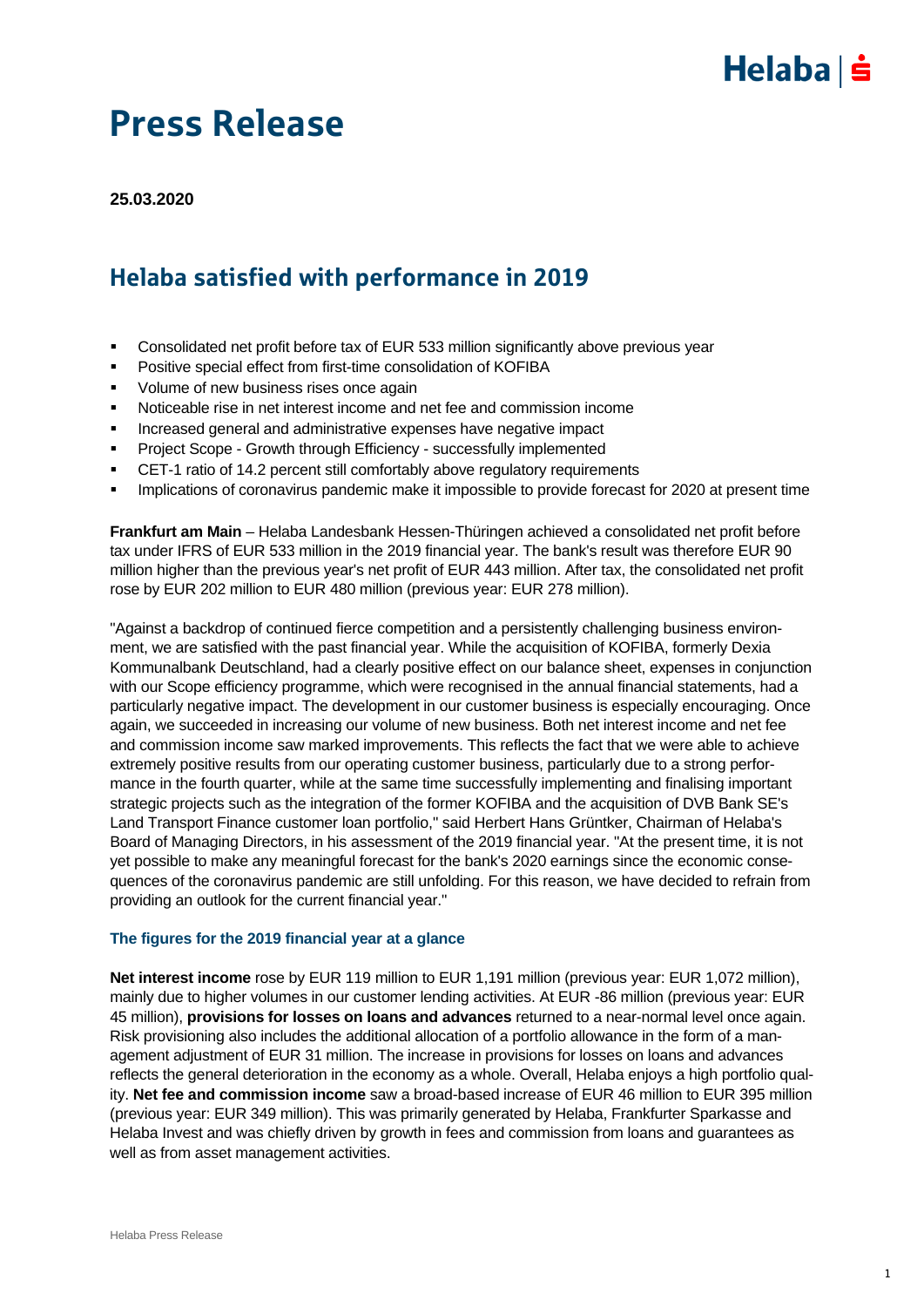# $Helaba$  =

# Press Release

**Net income from fair value measurement**, which comprises net trading income and net income from hedge accounting and other financial instruments measured at fair value, increased by EUR 98 million to EUR 143 million (previous year: EUR 45 million). The client-driven capital market business had a particularly positive effect here.

**Other net income** rose to EUR 387 million (previous year: EUR 370 million), largely as a result of special effects arising from the first-time consolidation of KOFIBA in an amount of EUR 125 million. The allocation of a restructuring provision for the Scope efficiency programme had a negative impact of EUR 71 million. **General and administrative expenses** climbed to EUR 1,521 million (previous year: EUR 1,451 million), which was mainly attributable to significantly higher non-staff costs in connection with the implementation of regulatory requirements, the bank levy and allocations to institutional protection schemes of the Sparkassen-Finanzgruppe as well as higher personnel expenses.

In the 2019 financial year, the Helaba Group's **balance sheet total** grew by EUR 44 billion to EUR 207.0 billion (31 December 2018: EUR 163.0 billion), principally as a result of the consolidation of KOFIBA and the increased acceptance of deposits and loans from customers. The **business volume** increased by EUR 44.8 billion to EUR 245.7 billion (31 December 2018: EUR 200.9 billion). **Loans and advances to customers** rose to EUR 118.5 billion (31 December 2018: EUR 96.3 billion). At EUR 21.5 billion, the volume of new medium and long-term business - excluding WIBank's competitively neutral promotional business - was above the previous year's figure of EUR 19.0 billion.

As of 31 December 2019, the CET-1 ratio amounted to 14.2 per cent (previous year: 14.9 per cent). Return on equity (before tax) reached 6.3 percent (previous year: 5.4 percent) and the cost-income ratio 71.1 percent (previous year: 78.5 percent)

### **Segment report**

The **Real Estate** segment focuses on larger-scale commercial portfolio and project financing for real estate. At EUR 257.0 million (previous year: EUR 242.0 million), pre-tax earnings in this segment were higher than in the previous year. The volume of new medium and long-term business increased slightly to EUR 10.0 billion (previous year: EUR 9.8 billion). The combination of a persistently strong real estate market and good portfolio quality led to the reversal of provisions for losses on loans and advances in an amount of EUR 13.0 million, thus exceeding the already low level of the previous year (EUR -14.0 million)

In addition to credit products, the **Corporates & Markets** segment also comprises trading and sales activities as well as payment transactions. Earnings before tax in this segment fell to EUR 61.0 million (previous year: EUR 119.0 million). An increase in operating income was offset by significantly higher net risk provisioning of EUR -68.0 million (previous year: EUR 0.0 million). At EUR 126.1 million (previous year: EUR 173.6 million), the Corporate Finance division once again made the largest contribution to earnings in this segment. New medium and long-term business in the Corporate Finance division rose by around a third to EUR 8.2 billion (previous year: EUR 6.1 billion). In addition to higher business volumes, the acquisition of DVB Bank SE's Land Transport Finance portfolio had a positive impact of approximately EUR 1 billion. Net interest income fell below the previous year's level while an increase in net fee and commission income and the net operating income from the client-driven capital market business were offset by charges resulting from higher valuation haircuts on derivatives.

The **Retail & Asset Management** segment includes Retail Banking, Private Banking and Asset Management (via the subsidiaries of Frankfurter Sparkasse, Frankfurter Bankgesellschaft and Helaba Invest), Landesbausparkasse Hessen-Thüringen and GWH. This segment's pre-tax earnings of EUR 188 million were lower than the previous year's figure of EUR 205 million, with the largest contributions coming from GWH and Frankfurter Sparkasse. This result in this segment was adversely impacted by the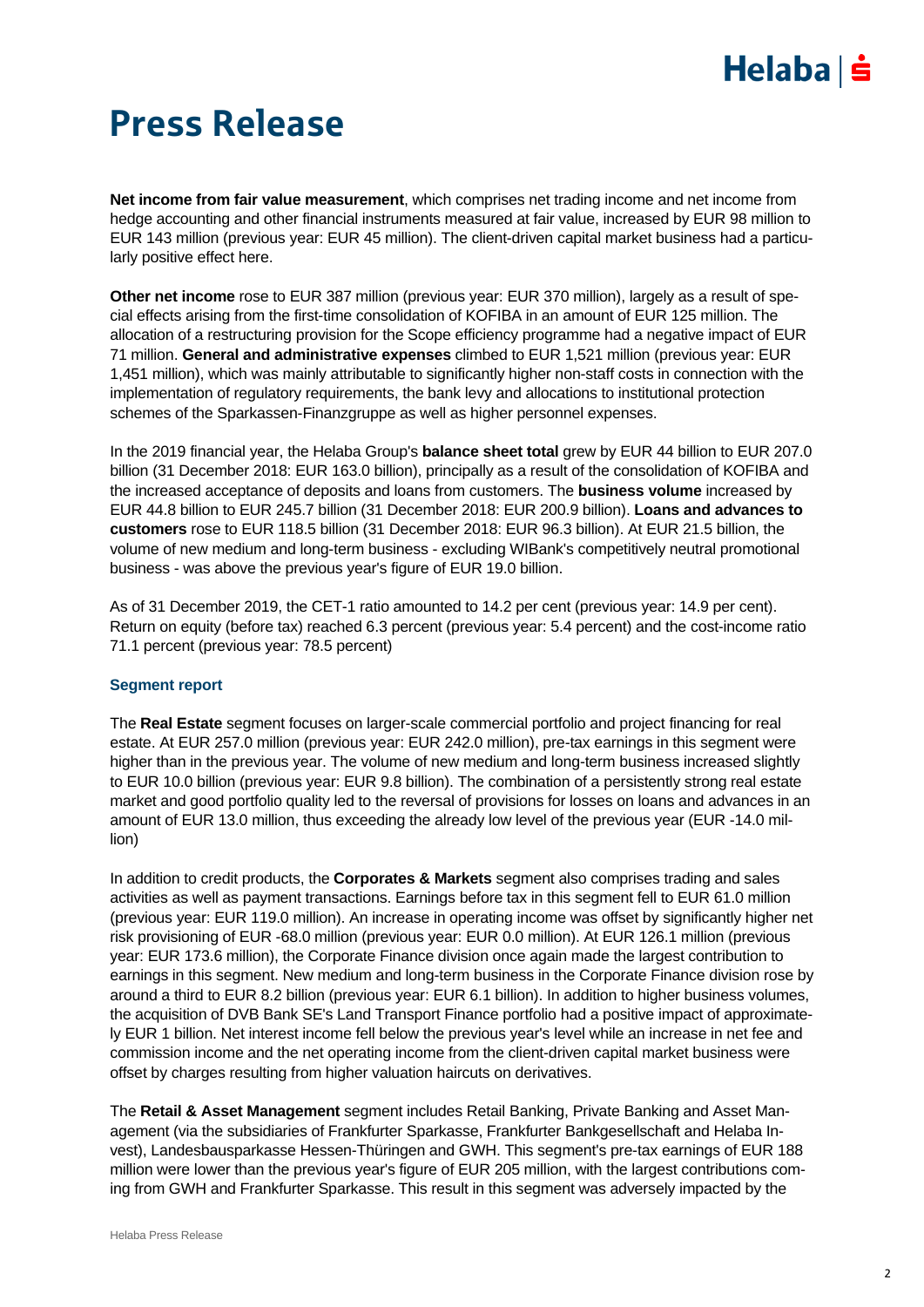

absence of a positive special effect due to the sale of LB(Swiss) Investment AG in the previous year. At EUR -3.5 million, provisions for losses on loans and advances in this segment were virtually unchanged compared to the previous year (EUR -4.3 million)

In the **WIBank** segment, earnings before tax amounted to EUR 27 million, representing an increase of EUR 8 million on the previous year's figure of EUR 19 million. Net interest income rose by EUR 9 million to EUR 60 million due to a growth in business activities. At EUR 40 million, net fee and commission income was identical to the previous year's level (previous year: EUR 40 million).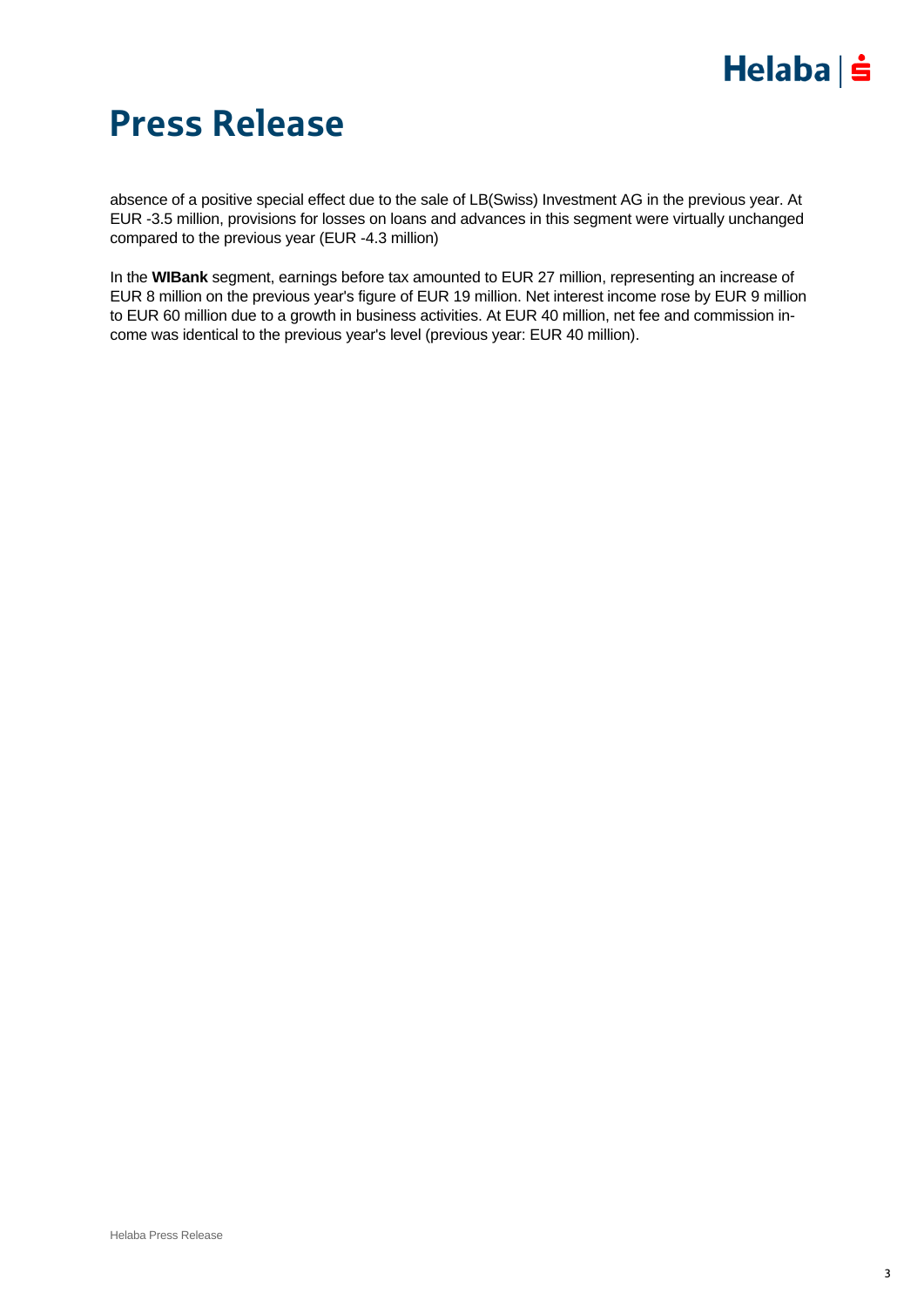### Income Statement of Helaba Group under IFRS as of 31 December 2019

|                                                                                                                        | $01.01 -$<br>31.12.2019 | $01.01 -$<br>31.12.2018 |                   | Change |
|------------------------------------------------------------------------------------------------------------------------|-------------------------|-------------------------|-------------------|--------|
|                                                                                                                        | In EUR (millions)       | In EUR (millions)       | In EUR (millions) | ln %   |
| Net interest income                                                                                                    | 1,191                   | 1,072                   | 119               | 11.1   |
| Provisions for losses on loans and<br>advances                                                                         | $-86$                   | 45                      | $-131$            | >100.0 |
| Net interest income after provisions<br>for losses on loans and advances                                               | 1, 105                  | 1,117                   | $-12$             | $-1.1$ |
| Net fee and commission income                                                                                          | 395                     | 349                     | 46                | 13.2   |
| Gains or losses on non-trading deriva-<br>tives and financial instruments to<br>which the fair value option is applied | 143                     | 45                      | 98                | >100.0 |
| Share of profit or loss of equity-<br>accounted entities                                                               | 24                      | 13                      | 11                | 84.6   |
| Other net operating income                                                                                             | 387                     | 370                     | 17                | 4.6    |
| General and administration expenses<br>(incl. scheduled depreciation and<br>amortisation)                              | $-1,521$                | $-1,451$                | $-70$             | $-4.8$ |
| Consolidated net profit before tax                                                                                     | 533                     | 443                     | 90                | 20.3   |

|                     | 31.12.2019        | 31.12.2018        | Change            |
|---------------------|-------------------|-------------------|-------------------|
|                     | In EUR (billions) | In EUR (billions) | In EUR (billions) |
| Balance sheet total | 207.0             | 163.0             | 44.0              |
| Business volume     | 245.7             | 200.9             | 44.8              |

### Key indicators

|                               | 2019 financial year | 2018 financial year |
|-------------------------------|---------------------|---------------------|
|                               | In $%$              | In $%$              |
| Cost/income ratio             | 71.1                | 78.5                |
| Return on equity (before tax) | 6.3                 | 5.4                 |

|                                 | 31.12.2019 | 31.12.2018        |
|---------------------------------|------------|-------------------|
|                                 | In $%$     | $\ln \frac{9}{6}$ |
| CET1 ratio "fully loaded"       | 14.2       | 14.9              |
| Total capital ratio "phased in" | 19.0       | 20.6              |
| Leverage ratio "phased in"      | 4.5        | 5.1               |

### Helaba's ratings